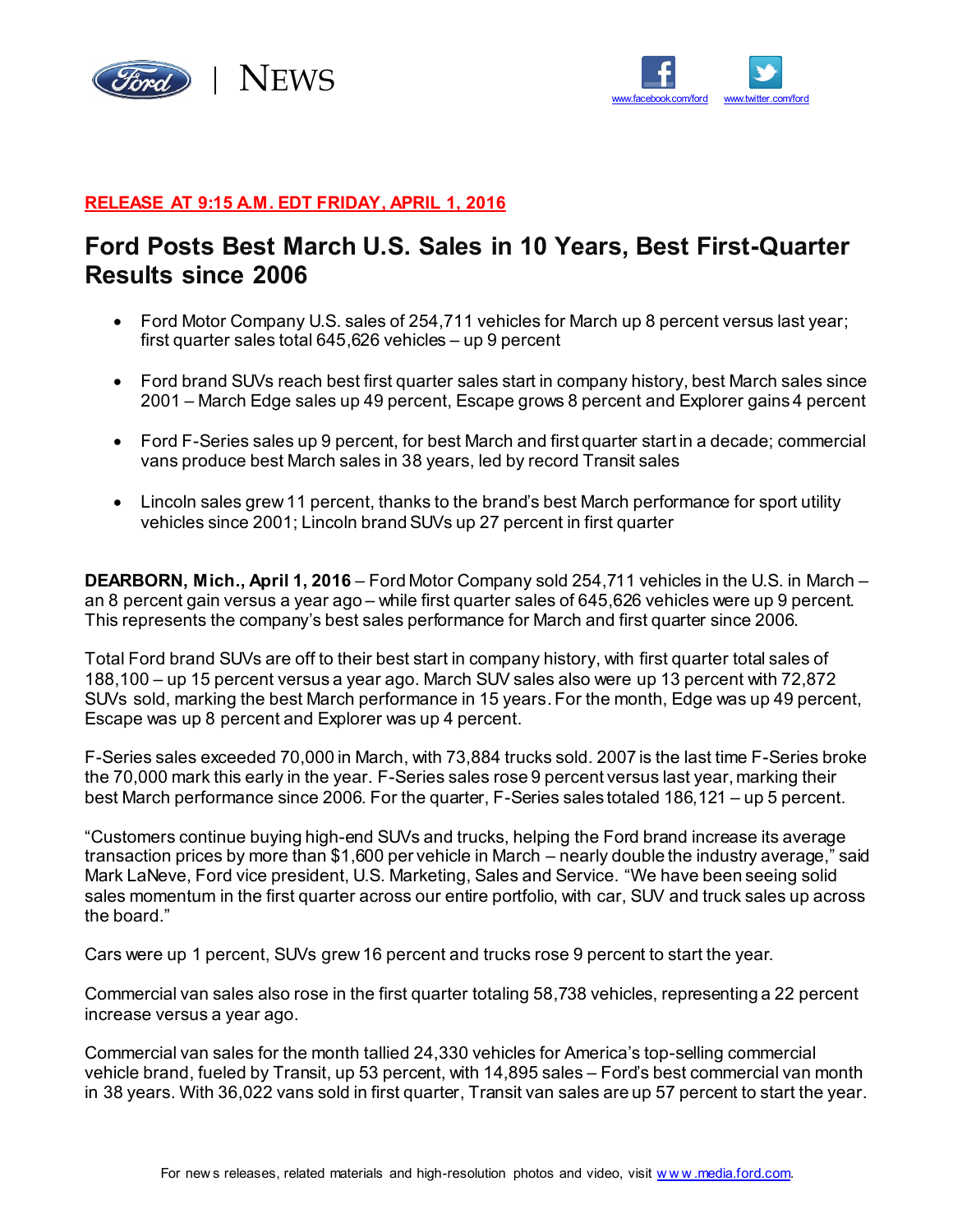Lincoln sales were up 11 percent in March, while average transaction prices for the brand were up more than \$2,100 – almost four times the rate of growth of the overall luxury segment.

Much of the growth came from 6,428 Lincoln SUV sales – a 28 percent gain. First-quarter Lincoln SUV sales increased 27 percent, marking Lincoln SUVs best sales performance for March and the first quarter since 2001.

#### # # #

#### *About Ford Motor Company*

*[Ford Motor Company](http://corporate.ford.com/) is a global automotive and mobility company based in Dearborn, Michigan. With about 199,000 employees and 67 plants worldwide, the company's core business includes designing, manufacturing, marketing, financing and servicing a full line of Ford cars, trucks, SUVs and electrified vehicles, as well as Lincoln luxury vehicles. At the same time, Ford is aggressively pursuing emerging opportunities through Ford Smart Mobility, the company's plan to be a leader in connectivity, mobility, autonomous vehicles, the customer experience, and data and analytics. For more information regarding Ford, its products worldwide or Ford Motor Credit Company, visi[t www.corporate.ford.com](http://www.corporate.ford.com/).*

**Contact:** Erich Merkle 313.806.4562 [emerkle2@ford.com](mailto:emerkle2@ford.com)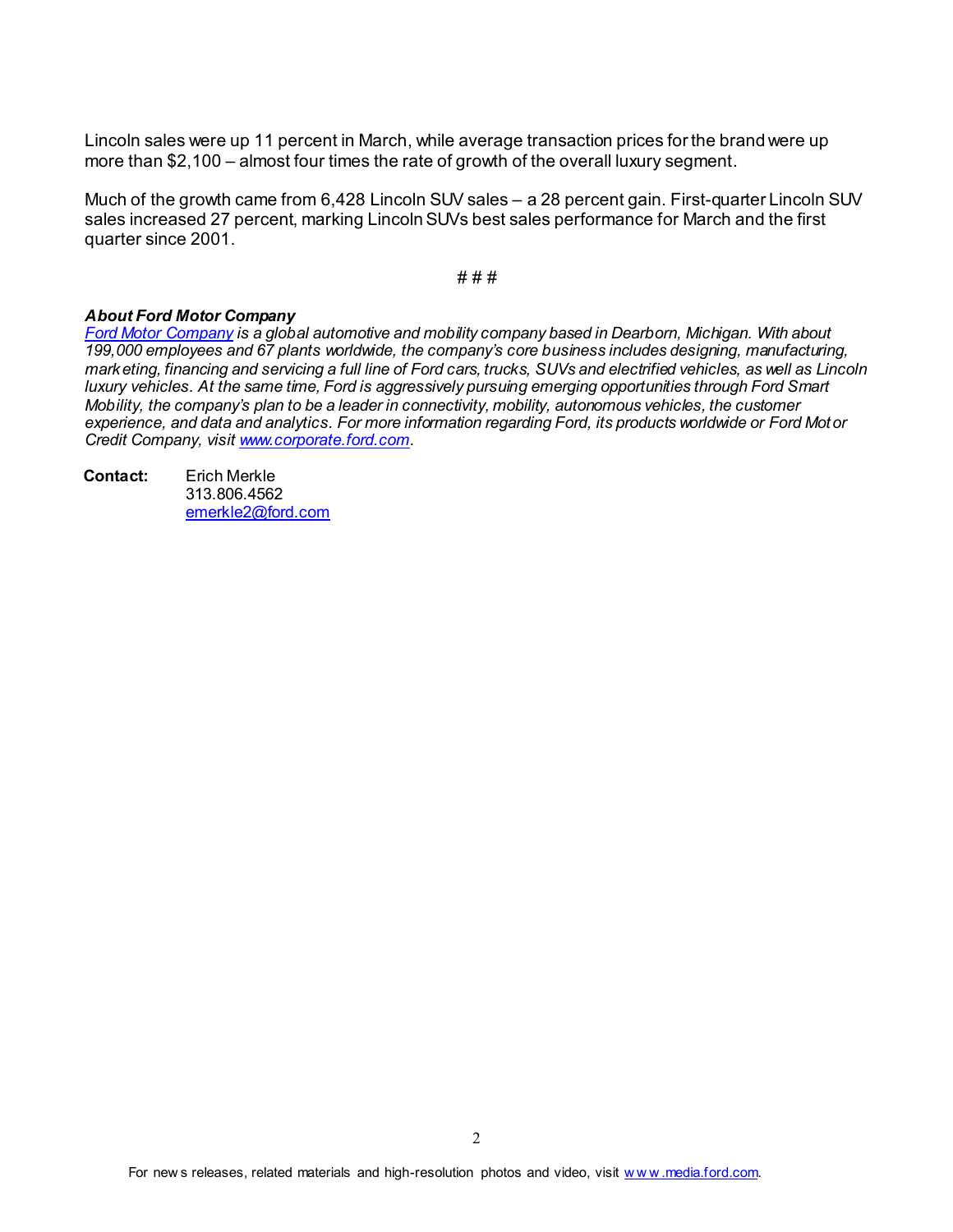# **FORD MOTOR COMPANY MARCH 2016 U.S. SALES**

|                            |         | March   |         | Year-To-Date |         | $\frac{0}{0}$ |
|----------------------------|---------|---------|---------|--------------|---------|---------------|
|                            | 2016    | 2015    | Change  | 2016         | 2015    | Change        |
| <b>SALES BY BRAND</b>      |         |         |         |              |         |               |
| Ford                       | 245,022 | 227,234 | 7.8     | 620,721      | 573,185 | 8.3           |
| Lincoln                    | 9,689   | 8,695   | 11.4    | 24,905       | 21,478  | 16.0          |
| <b>Total Vehicles</b>      | 254,711 | 235,929 | 8.0     | 645,626      | 594,663 | 8.6           |
| <b>SALES BY TYPE</b>       |         |         |         |              |         |               |
| Cars                       | 75,550  | 76,765  | $-1.6$  | 192,195      | 189,807 | 1.3           |
| Utilities                  | 79,300  | 69,494  | 14.1    | 204,533      | 176,647 | 15.8          |
| Trucks                     | 99,861  | 89,670  | 11.4    | 248,898      | 228,209 | 9.1           |
| <b>Total Vehicles</b>      | 254,711 | 235,929 | 8.0     | 645,626      | 594,663 | 8.6           |
| <b>FORD BRAND</b>          |         |         |         |              |         |               |
| Fiesta                     | 4,549   | 4,948   | $-8.1$  | 10,863       | 12,110  | $-10.3$       |
| Focus                      | 18,618  | 20,497  | $-9.2$  | 50,215       | 52,994  | $-5.2$        |
| C-MAX                      | 1,702   | 1,769   | $-3.8$  | 4,059        | 4,305   | $-5.7$        |
| Fusion                     | 29,675  | 29,044  | 2.2     | 74,994       | 71,470  | 4.9           |
| Taurus                     | 4,262   | 3,224   | 32.2    | 11,181       | 8,237   | 35.7          |
| Police Interceptor Sedan   | 920     | 940     | $-2.1$  | 2,275        | 2,332   | $-2.4$        |
| Mustang                    | 12,563  | 12,663  | $-0.8$  | 30,136       | 29,811  | 1.1           |
| <b>Ford Cars</b>           | 72,289  | 73,085  | $-1.1$  | 183,723      | 181,259 | 1.4           |
| Escape                     | 28,521  | 26,303  | 8.4     | 71,594       | 67,272  | 6.4           |
| Edge                       | 14,005  | 9,405   | 48.9    | 35,993       | 23,512  | 53.1          |
| Flex                       | 2,100   | 1,848   | 13.6    | 6,425        | 4,624   | 38.9          |
| Explorer                   | 21,605  | 20,765  | 4.0     | 55,885       | 52,787  | 5.9           |
| Police Interceptor Utility | 2,807   | 2,293   | 22.4    | 7,530        | 5,920   | 27.2          |
| Expedition                 | 3,834   | 3,865   | $-0.8$  | 10,673       | 9,602   | 11.2          |
| <b>Ford Utilities</b>      | 72,872  | 64,479  | 13.0    | 188,100      | 163,717 | 14.9          |
| F-Series                   | 73,884  | 67,706  | 9.1     | 186,121      | 177,312 | $5.0$         |
| E-Series                   | 5,816   | 6,204   | $-6.3$  | 12,648       | 13,908  | $-9.1$        |
| Transit                    | 14,895  | 9,751   | 52.8    | 36,022       | 22,881  | 57.4          |
| <b>Transit Connect</b>     | 3,619   | 4,866   | $-25.6$ | 10,068       | 11,345  | $-11.3$       |
| Heavy Trucks               | 1,647   | 1,143   | 44.1    | 4,039        | 2,763   | 46.2          |
| <b>Ford Trucks</b>         | 99,861  | 89,670  | 11.4    | 248,898      | 228,209 | 9.1           |
| <b>Ford Brand</b>          | 245,022 | 227,234 | 7.8     | 620,721      | 573,185 | 8.3           |